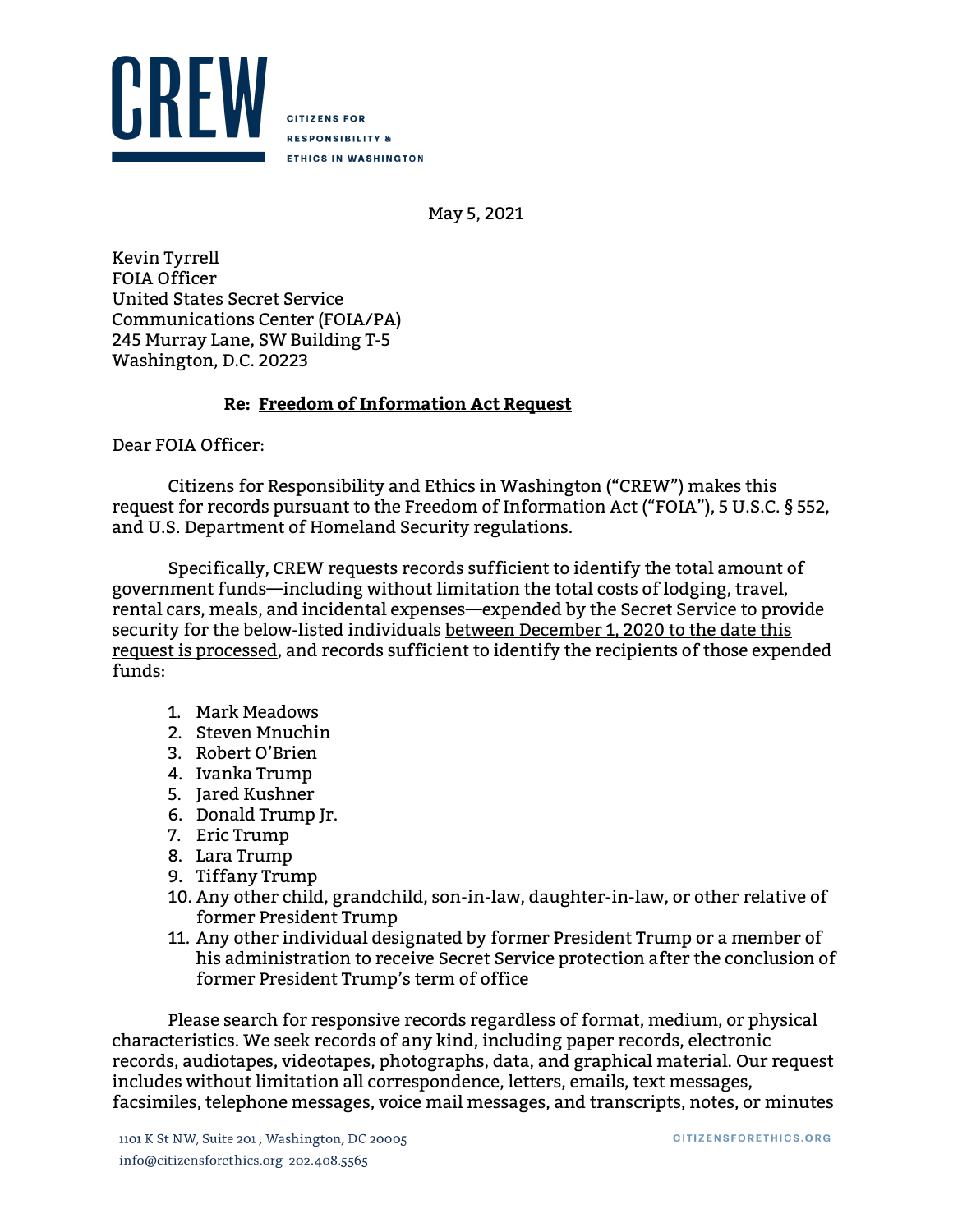of any meetings, telephone conversations, or discussions. Our request also includes any attachments to emails and other records, as well as those who were cc'ed or bcc'ed on any emails.

If it is your position any portion of the requested records is exempt from disclosure, CREW requests that you provide it with an index of those documents as required under *Vaughn v. Rosen*, 484 F.2d 820 (D.C. Cir. 1973). In the event some portions of the requested records are properly exempt from disclosure, please disclose any reasonably segregable non-exempt portions of the requested records. *See* 5 U.S.C. § 552(b). If it is your position that a document contains non-exempt segments, but that those non-exempt segments are so dispersed throughout the document as to make segregation impossible, please state what portion of the document is non-exempt, and how the material is dispersed throughout the document. *See Mead Data Central v. U.S. Dep't of the Air Force*, 566 F.2d 242, 261 (D.C. Cir. 1977).

## **Fee Waiver Request**

In accordance with 5 U.S.C. § 552(a)(4)(A) and agency regulations, CREW requests a waiver of fees associated with processing this request for records. The subject of this request concerns the operations of the federal government, and the disclosures likely will contribute to a better understanding of relevant government procedures by CREW and the general public in a significant way. *See* 5 U.S.C. § 552(a)(4)(A)(iii). Moreover, the request primarily and fundamentally is for non-commercial purposes. *See, e.g.*, *McClellan Ecological v. Carlucci*, 835 F.2d 1282, 1285 (9th Cir. 1987).

Before leaving office, former President Trump reportedly "issued a directive to extend post-presidency Secret Service protection to his four adult children and two of their spouses" and at least three Trump administration officials: "former treasury secretary Steven Mnuchin, former chief of staff Mark Meadows and former national security adviser Robert C. O'Brien."[1](#page-1-0) It is "highly unusual for a departing president to provide 24-hour security to relatives who are adults long past their college years."[2](#page-1-1) It is also rare for former administration officials to receive protection beyond the president's term in office."[3](#page-1-2) There is a compelling public interest in learning exactly how many taxpayer dollars have been spent on this unusual post-presidency extension of Secret Service protection, especially given that a significant share of the funds may have been expended at Trump's own properties.

CREW is a non-profit corporation, organized under section 501(c)(3) of the Internal Revenue Code. CREW is committed to protecting the public's right to be aware of the activities of government officials, to ensuring the integrity of those officials, and to highlighting and working to reduce the influence of money on politics. CREW uses a combination of research, litigation, and advocacy to advance its mission. CREW intends

<span id="page-1-0"></span> $1$  Carol Leonnig and Nick Miroff, Trump extended Secret Service protection to his adult children and three top officials as he left office, *Washington Post*, Jan. 20, 2021[, https://wapo.st/3xFr5gW.](https://wapo.st/3xFr5gW) <sup>2</sup> *Id.*

<span id="page-1-2"></span><span id="page-1-1"></span><sup>3</sup> Luke Barr, Secret Service protection extended to Trump family members, ex-staffers, *ABC News*, Jan. 21, 2021[, https://abcn.ws/3eQiTlC.](https://abcn.ws/3eQiTlC)